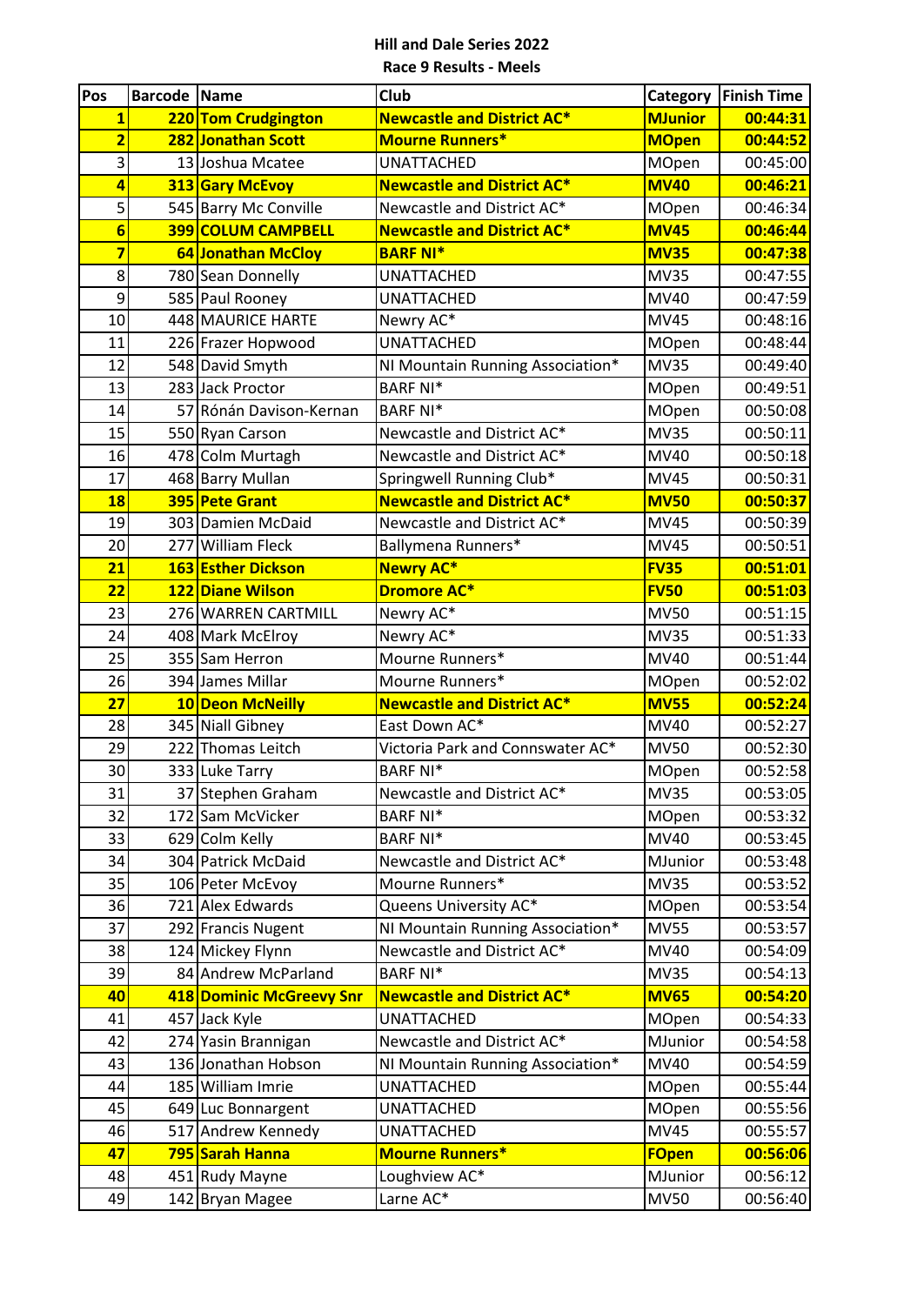| 50       | 580 Neville Watson                       | <b>UNATTACHED</b>                      | <b>MV50</b>                | 00:56:47             |
|----------|------------------------------------------|----------------------------------------|----------------------------|----------------------|
| 51       | 643 Adam Ewart                           | <b>UNATTACHED</b>                      | MJunior                    | 00:56:52             |
| 52       | 33 Rebecca Magee                         | <b>Newcastle and District AC*</b>      | <b>FJunior</b>             | 00:57:00             |
| 53       | 729 Robin Annett                         | <b>UNATTACHED</b>                      | MV40                       | 00:57:08             |
| 54       | 615 Hazel Sutherland                     | <b>UNATTACHED</b>                      | <b>FV55</b>                | 00:57:09             |
| 55       | 728 Angus Lovell                         | <b>BARF NI*</b>                        | MOpen                      | 00:57:13             |
| 56       | 42 Bernadette O'kane                     | Springwell Running Club*               | <b>FV35</b>                | 00:57:24             |
| 57       | 378 John Hasson                          | Ballymena Runners*                     | <b>MV50</b>                | 00:57:41             |
| 58       | 432 Duncan Millar                        | Ballymena Runners*                     | <b>MV45</b>                | 00:57:53             |
| 59       | 422 Amanda Perry                         | <b>Ballydrain Harriers*</b>            | <b>FV50</b>                | 00:57:58             |
| 60       | 389 Patrick Woods                        | Newcastle and District AC*             | <b>MV40</b>                | 00:58:18             |
| 61       | 680 George Savell                        | <b>UNATTACHED</b>                      | MOpen                      | 00:58:26             |
| 62       | 534 Pol O Murchu                         | IMRA*                                  | <b>MV40</b>                | 00:58:30             |
| 63       | 705 Ivan Millar                          | <b>UNATTACHED</b>                      | <b>MV50</b>                | 00:58:42             |
| 64       | 229 Ciara Savage                         | Newcastle and District AC*             | FJunior                    | 00:58:47             |
| 65       | 703 Andrew Willis                        | Jog Lisburn Running Club*              | <b>MV50</b>                | 00:59:09             |
| 66       | 131 Colin Watson                         | Dromore AC*                            | <b>MV55</b>                | 00:59:12             |
| 67       | 190 Sam McNeilly                         | Newcastle and District AC*             | FOpen                      | 00:59:13             |
| 68       | 301 Brendan McKenna                      | <b>UNATTACHED</b>                      | MOpen                      | 00:59:15             |
| 69       | 209 Gerry Kingston                       | Newcastle and District AC*             | <b>MV55</b>                | 00:59:16             |
| 70       | 95 Karen Wilton                          | <b>Jog Lisburn Running Club*</b>       | <b>FV45</b>                | 00:59:17             |
| 71       | 189 Michael Dobbs                        | City of Lisburn AC*                    | <b>MV45</b>                | 00:59:19             |
| 72       | 926 Martin Coughlan                      | <b>UNATTACHED</b>                      | <b>MV50</b>                | 00:59:33             |
| 73       | 415 Owen Brady                           | Newcastle and District AC*             | MV40                       | 00:59:37             |
| 74       | 156 Peter Taylor                         | Dromore AC*                            | <b>MV55</b>                | 00:59:46             |
|          |                                          |                                        |                            |                      |
| 75       | 429 Seamus Hughes                        | 1ZERO1*                                | <b>MV50</b>                | 01:00:16             |
| 76       | 89 Paul Nixon                            | <b>BARF NI*</b>                        | MV40                       | 01:00:17             |
| 77       | 318 Johnny McKinley                      | Dromore AC*                            | <b>MV50</b>                | 01:00:25             |
| 78       | 373 Ciara Coffey                         | <b>Newry AC*</b>                       | <b>FV40</b>                | 01:00:29             |
| 79       | 420 Thomas Parkins                       | Orangegrove AC*                        | MOpen                      | 01:00:43             |
| 80       | 335 Aine MCNEILL                         | Dromore AC*                            | <b>FV55</b>                | 01:00:47             |
| 81       | 681 Sarah Knight                         | <b>UNATTACHED</b>                      | FOpen                      | 01:01:41             |
| 82       | 779 Ben Acheson                          | North Down AC*                         | MJunior                    | 01:01:43             |
| 83       | 726 Paul Heenan                          | <b>UNATTACHED</b>                      | <b>MV55</b>                | 01:01:45             |
| 84       | 121 Karen Coulter                        | <b>BARF NI*</b>                        | FOpen                      | 01:02:04             |
| 85       | 421 catherine mcintosh                   | Newcastle and District AC*             | <b>FV45</b>                | 01:02:19             |
| 86       | 232 Andrew Topping                       | East Coast AC*                         | <b>MV55</b>                | 01:02:32             |
| 87       | 92 Declan McGrellis                      | <b>BARF NI*</b>                        | <b>MV50</b>                | 01:02:34             |
| 88       | 117 Clarke Browne                        | Mourne Runners*                        | <b>MV50</b>                | 01:02:44             |
| 89       | 403 Alan Magee                           | Jog Lisburn Running Club*              | <b>MV50</b>                | 01:03:13             |
| 90       | 262 Peter McGuckin                       | <b>UNATTACHED</b>                      | <b>MV70</b>                | 01:03:17             |
| 91       | 400 Paul McCormac                        | NI Mountain Running Association*       | <b>MV55</b>                | 01:03:28             |
| 92       | 41 Mark Elliott                          | <b>Ballydrain Harriers*</b>            | <b>MV50</b>                | 01:03:30             |
| 93       | 165 Andrew Shannon                       | <b>UNATTACHED</b>                      | MOpen                      | 01:03:39             |
| 94       | 132 Holly Mcmurray                       | <b>UNATTACHED</b>                      | FOpen                      | 01:03:42             |
| 95       | 778 Owen McMurray                        | <b>UNATTACHED</b>                      | MOpen                      | 01:03:55             |
| 96       | 674 Luke Sutherland                      | <b>UNATTACHED</b>                      | MOpen                      | 01:04:08             |
| 97       | 648 Frankie Gorman                       | NIMRA*                                 | <b>MV55</b>                | 01:04:15             |
| 98<br>99 | 630 Ashley Teague<br>529 Heather Hacking | <b>UNATTACHED</b><br><b>UNATTACHED</b> | <b>MV45</b><br><b>FV35</b> | 01:05:09<br>01:05:18 |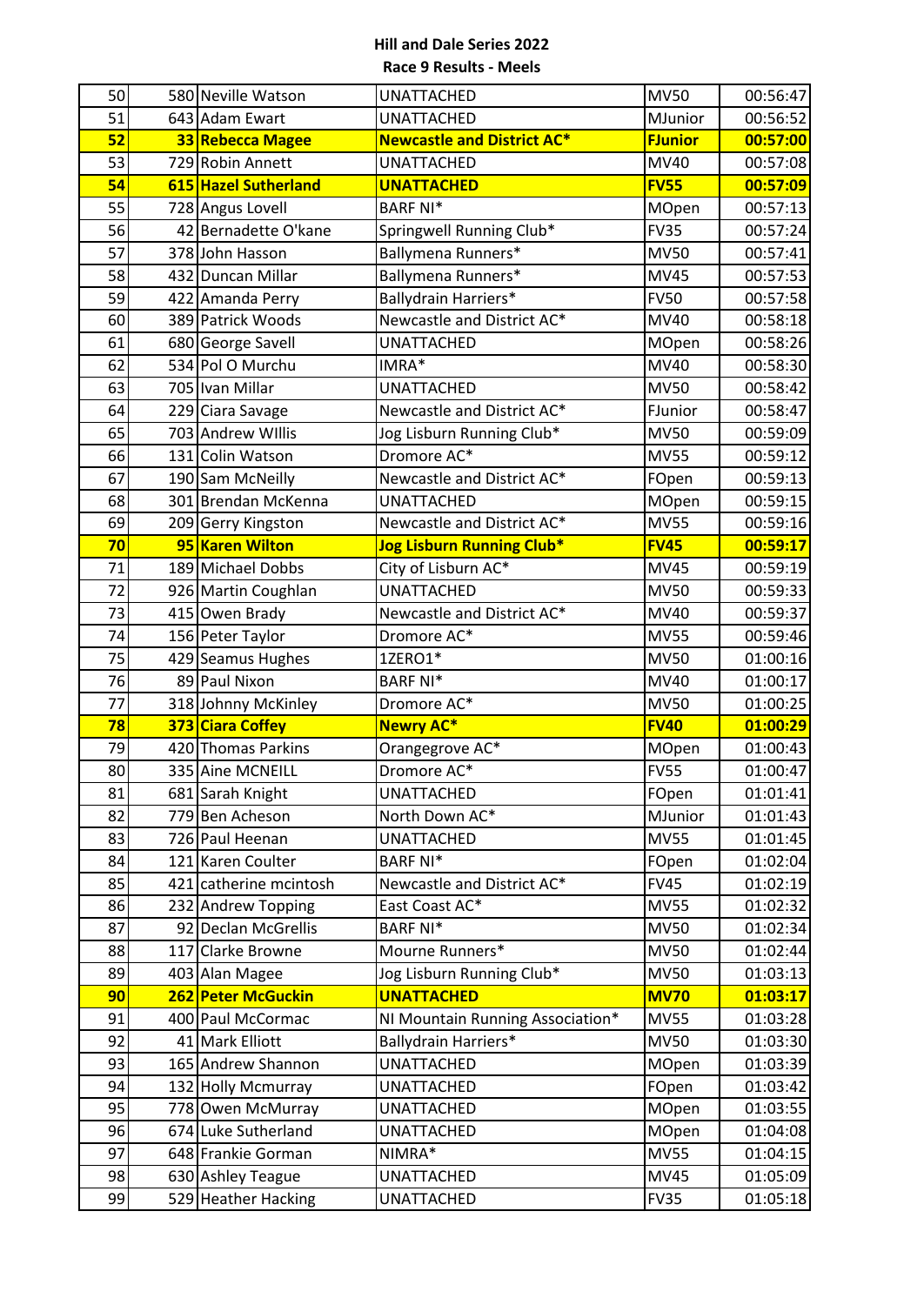| 100        | 588 Lindsay Gibson                     | <b>UNATTACHED</b>          | <b>FV35</b> | 01:05:19 |
|------------|----------------------------------------|----------------------------|-------------|----------|
| 101        | 796 Hazel McLaughlin                   | Lagan Valley AC*           | <b>FV45</b> | 01:05:19 |
| 102        | 14 Stephen Dunn                        | St Peters*                 | <b>MV45</b> | 01:05:23 |
| 103        | 603 Tim Lowry                          | Ballymena Runners*         | <b>MV45</b> | 01:06:08 |
| 104        | 578 Paddy Erskine                      | East Down AC*              | MOpen       | 01:06:32 |
| 105        | 21 Aaron Montgomery                    | Newry AC*                  | MV40        | 01:06:39 |
| 106        | 75 Sinead-Marie Mcallister             | Larne AC*                  | FOpen       | 01:06:41 |
| 107        | 97 Kathleen Monteverde                 | <b>BARF NI*</b>            | <b>FV55</b> | 01:06:51 |
| 108        | 230 Kevin Murney                       | <b>UNATTACHED</b>          | <b>MV45</b> | 01:07:08 |
| 109        | 287 Adele Tomb                         | Springwell Running Club*   | <b>FV50</b> | 01:07:08 |
| <b>110</b> | 503 Patricia Shields                   | <b>Murlough AC*</b>        | <b>FV60</b> | 01:07:46 |
| 111        | 336 Matt McKinley                      | <b>UNATTACHED</b>          | MOpen       | 01:07:48 |
| 112        | 387 Anne Sandford                      | Mourne Runners*            | <b>FV55</b> | 01:08:32 |
| 113        | 320 Horace de Courcy-Wheel Dromore AC* |                            | <b>MV60</b> | 01:08:44 |
| 114        | 244 ian stringer                       | <b>UNATTACHED</b>          | <b>MV55</b> | 01:08:47 |
| 115        | 458 Michael Neeson                     | Murlough AC*               | MV40        | 01:09:06 |
| 116        | 56 Andrew McGibbon                     | <b>BARF NI*</b>            | <b>MV50</b> | 01:09:28 |
| 117        | 272 John O'Higgins                     | Newcastle and District AC* | <b>MV35</b> | 01:09:45 |
| 118        | 800 Keith McAree                       | <b>UNATTACHED</b>          | <b>MV50</b> | 01:09:47 |
| 119        | 286 Carolyn Crawford                   | Springwell Running Club*   | <b>FV35</b> | 01:09:51 |
| 120        | 120 Derek Parkins                      | <b>UNATTACHED</b>          | MV60        | 01:09:57 |
| 121        | 197 Trevor Wilson                      | <b>BARF NI*</b>            | MV60        | 01:10:07 |
| 122        | 98 Andy Bridge                         | <b>BARF NI*</b>            | <b>MV55</b> | 01:11:06 |
| 123        | 627 Michael O'Donoghue                 | Orangegrove AC*            | <b>MV45</b> | 01:11:10 |
| 124        | 180 Graham Jewhurst                    | <b>UNATTACHED</b>          | <b>MV40</b> | 01:11:14 |
| 125        | 235 Alan Beatty                        | <b>UNATTACHED</b>          | <b>MV55</b> | 01:11:18 |
| 126        | 22 Meadow McCauley                     | Newry AC*                  | FJunior     | 01:11:27 |
| 127        | 433 Cara Jeffrey                       | North Down AC*             | <b>FV45</b> | 01:11:50 |
| 128        | 784 Declan McCrory                     | Armagh AC*                 | <b>MV55</b> | 01:11:56 |
| 129        | 663 Peter McQuillan                    | North Down AC*             | MV40        | 01:11:56 |
| 130        | 611 Shirhaan Hameed                    | Springwell Running Club*   | <b>MV40</b> | 01:12:12 |
| 131        | 527 Anthony Malone                     | <b>UNATTACHED</b>          | MV40        | 01:12:15 |
| 132        | 205 Rohan Anand                        | <b>BARF NI*</b>            | MOpen       | 01:12:26 |
| 133        | 785 John Mcconnell                     | Jog Lisburn Running Club*  | <b>MV45</b> | 01:12:57 |
| 134        | 20 Joanne McCauley                     | Newry AC*                  | <b>FV45</b> | 01:13:23 |
| 135        | 114 Stephen Murdock                    | Mourne Runners*            | MV60        | 01:13:25 |
| 136        | 783 Patrick McFadden                   | <b>UNATTACHED</b>          | MOpen       | 01:13:44 |
| 137        | 302 David Glass                        | NIMRA*                     | <b>MV55</b> | 01:13:48 |
| 138        | 78 Conor Duffy                         | <b>UNATTACHED</b>          | MOpen       | 01:13:50 |
| 139        | 258 Ed Smith                           | <b>UNATTACHED</b>          | <b>MV70</b> | 01:14:23 |
| 140        | 379 Paddy McDonald                     | East Down AC*              | <b>MV50</b> | 01:15:20 |
| 141        | 206 Russell Kennedy                    | Dromore AC*                | <b>MV50</b> | 01:15:57 |
| 142        | 600 Aideen Hanna                       | Jog Lisburn Running Club*  | <b>FV40</b> | 01:16:01 |
| 143        | 407 Emma Donnelly                      | Ballymena Runners*         | <b>FV45</b> | 01:17:10 |
| 144        | 645 Mark Gillespie                     | <b>UNATTACHED</b>          | <b>MV50</b> | 01:18:55 |
| 145        | 388 Sarah Milligan                     | Springwell Running Club*   | FOpen       | 01:20:45 |
| 146        | 310 Jacinta Doyle                      | Newcastle and District AC* | <b>FV60</b> | 01:21:46 |
| 147        | 560 Anne Boyle                         | <b>UNATTACHED</b>          | FOpen       | 01:24:50 |
| 148        | 200 Liam Smyth                         | Murlough AC*               | <b>MV50</b> | 01:25:12 |
| 149        | 179 Colin Scott                        | Dromore AC*                | <b>MV50</b> | 01:26:53 |